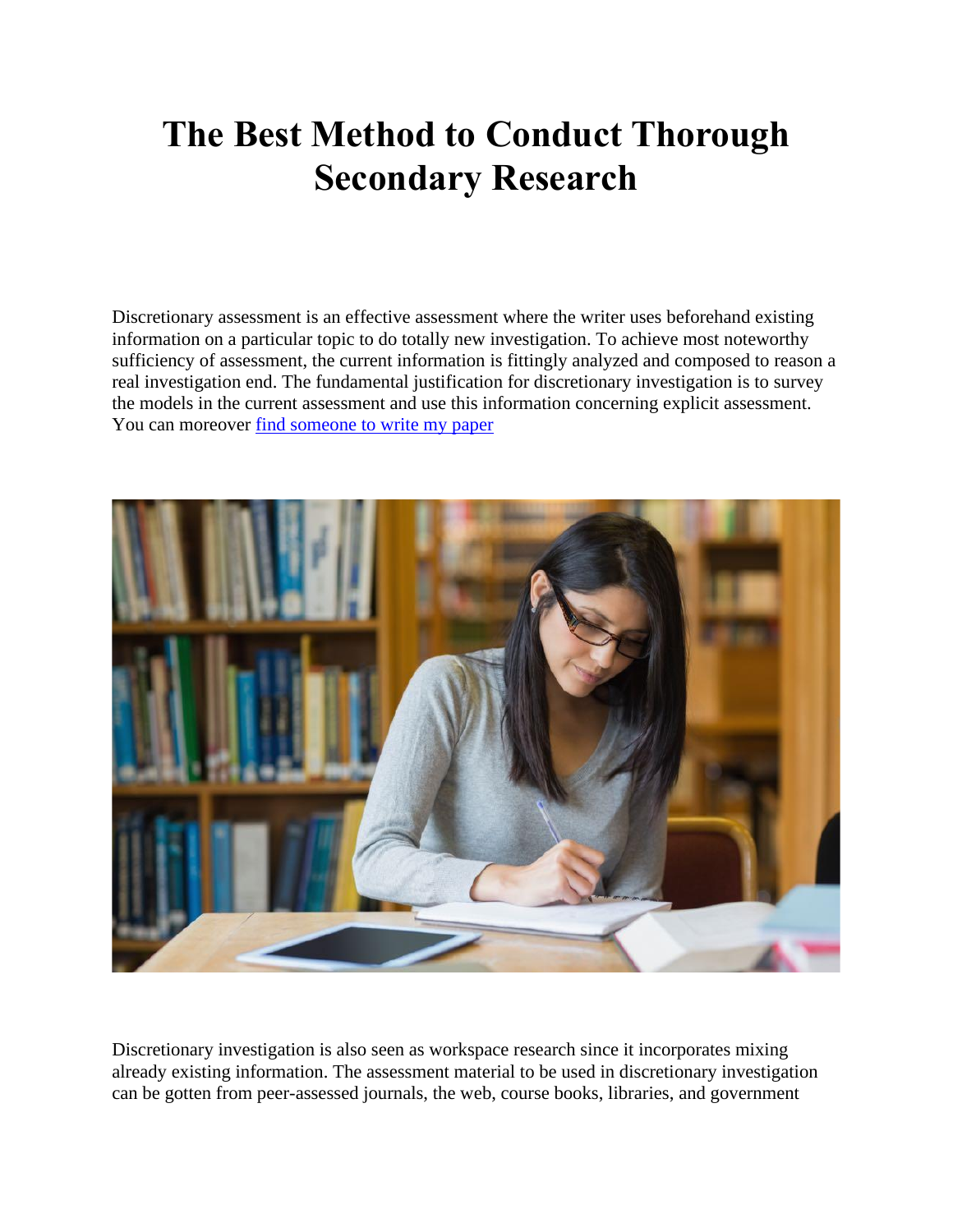documents. The information can similarly be obtained from the websites of non-governmental associations that give real and legitimate information.

Discretionary assessment is the reinforcement of undergraduate and postgraduate examinations. Students are relied upon to examine research articles on the web and other buddy assessed journals and explore what information and contemplations are accessible associated with the particular topic they will peruse up for their declaration. Fundamental assessment similarly expects prior investigation that is obtained from helper sources.

Thus it is essential to [Buy dissertation](https://www.gradschoolgenius.com/buy-dissertation) for undergraduate and post-graduate students to appreciate and implement the method engaged with driving helper investigation. This article gives a comprehension into the means on the most effective way to coordinate assistant investigation in a more fruitful way.

Coming up next are five huge advances that will make the course of helper investigation straightforward and sensible. Furthermore, you would have the choice to coordinate assistant investigation like an expert paper or [essay writer](https://www.essaywriter.college/)

# **Perceive your topic of assessment**

Before you start the discretionary investigation, it is by and large fundamental to conclude the topic you need to explore. Once in a while, the topic of assessment is currently consigned by your instructor or boss. Regardless, as a general rule, especially in college or colleges, students are permitted the amazing chance to pick their own topic to work on their ability and understanding of how to lead suitable assessment without any planning. At the point when you are done concluding the topic, list the investigation reason and its credits

#### **Find the focal points for your investigation**

At the point when you come up with the topic of your assessment, you need to look for sources where you can find information and contemplations associated with the particular topic. You can achieve it by forming sensible expressions on different web crawlers like google analyst, science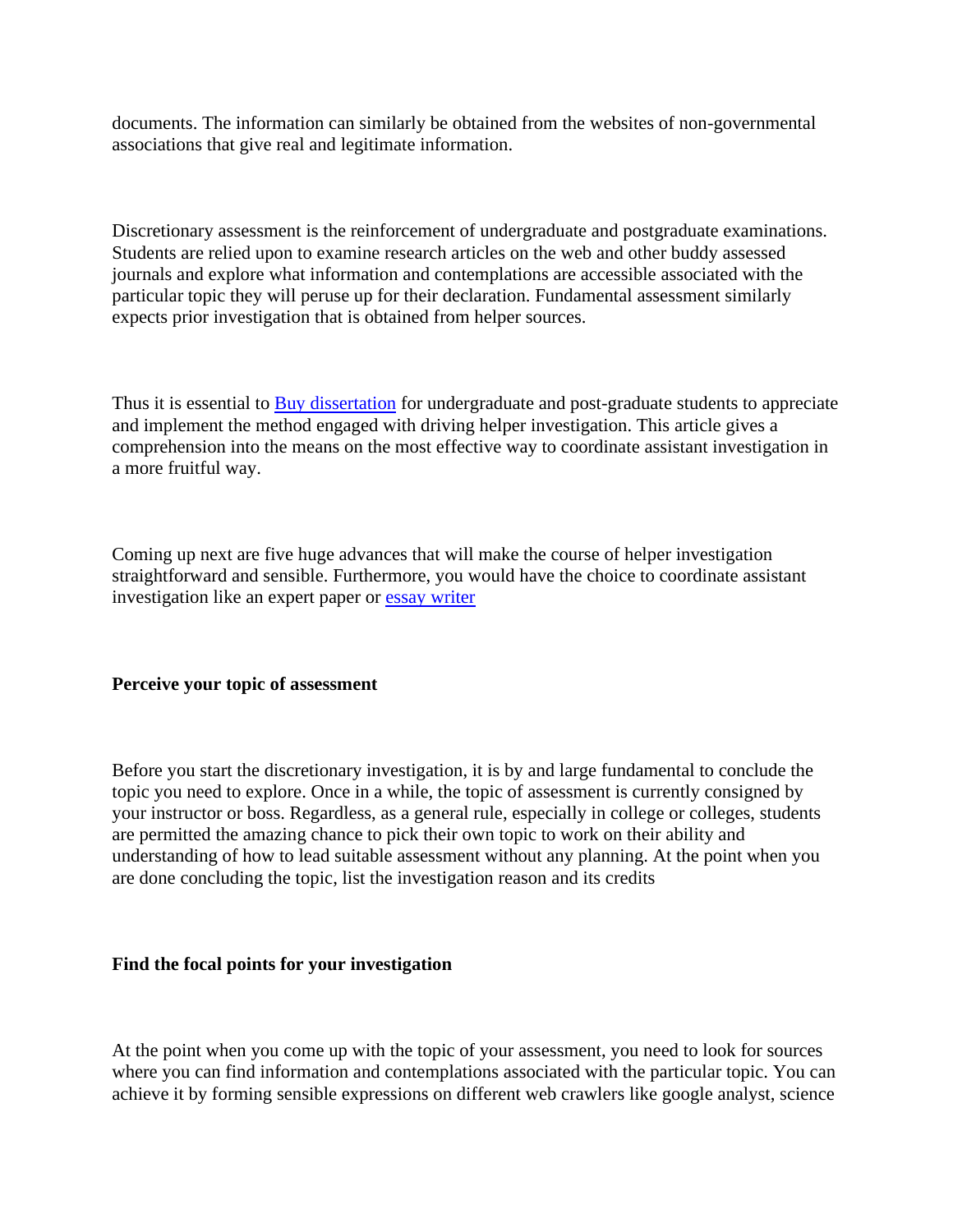direct. This will redirect your chase to the sources where you can find enough and related information as shown by your topic. Colleges and colleges give their students permission to journal articles and different information bases, so you don't have to pay for them. Research journals give fundamental companion investigated articles from where the student can without a very remarkable stretch concentrate information for helper investigation.

#### **Accumulate the critical information or information**

At the point when the sources have been found, the time has come to focus and assemble the significant information. Look for fundamental buddy surveyed articles that give the best information to the particular topic. Look for past information open that ought to be immovably associated with the particular topic. Also, various sources, for instance, non-government and government websites, newspaper public libraries, can be directed to find pertinent information.

## **Accumulate and examine the information**

Ensuing to get-together the critical information, gather the information. Attempt to check and contemplate the information or information for any duplication. Coordinate the information according to the standard format to give your helper assessment a fair plan and show. Guarantee that the information is assembled from strong and genuine sources. Try to avoid copyright infringement through rephrasing and in-text references and give a fitting reference. Whenever [essay writer free](https://essayhours.com/) write my paper, I try to revamp the eliminated information appropriately or use in-text references to avoid copyright infringement totally. What's more, I use in-text reference using online programming or a reference machine to allude to the reference suitably inside the document that cuts down the conceivable outcomes of abstract robbery.

# **Writing your investigation and Data examination**

Evaluate the accumulated information and conclude whether all of the important requests have been tended to fittingly. If not, you truly need to repeat the cycle and add further huge information. Considering all the above propels, you are ready to start writing your investigation paper. Guarantee you are particularly mindful of and follow the style and format that is normal by the college or taught by your director.